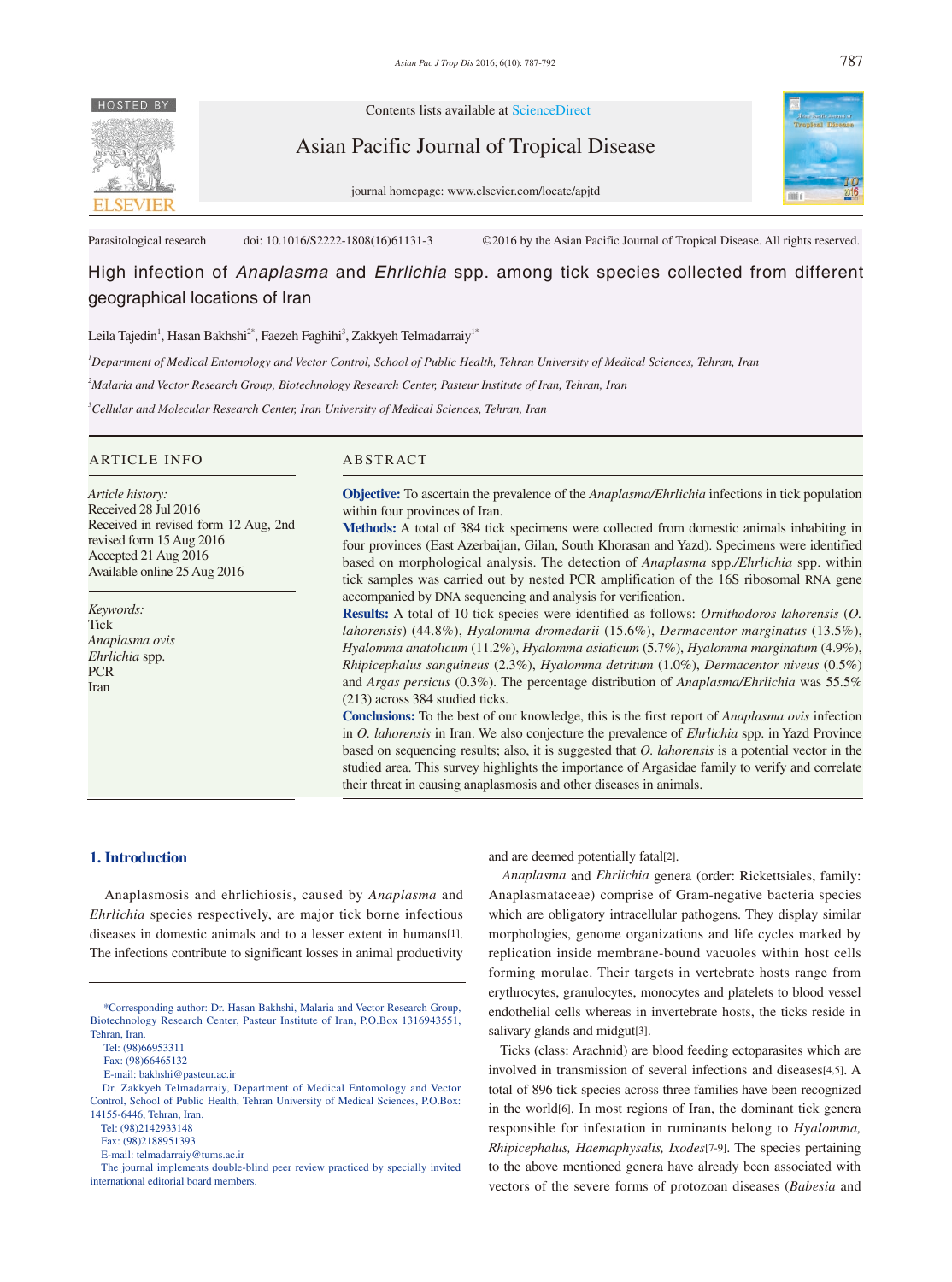*Theileria*) and viral diseases (Crimean-Congo hemorrhagic fever) in Iran[10-13]. Past surveys implied that *Anaplasma marginale* (*A. marginale*) (cattle), *Anaplasma ovis* (*A. ovis*) (sheep, goat) and *Ehrlichia canis* (dogs) are widespread in several parts of Iran (Table 1). It also appears that *Rhipicephalus sanguineus* (*R. sanguineus*) is the main vector of *A. ovis* along with *Hyalomma* spp., *Dermacentor*  spp. and *Ixodes* spp. (Table 1).

 Currently, molecular detection of *Anaplasma/Ehrlichia* in host and vector is achieved by reverse line blot hybridization-PCR, species specific nested PCR, or full length PCR of *GroEL*, *msp4*, 16S rRNA and 18S rRNA genes often followed by gene sequencing/restricted fragment length polymorphisms (RFLP)[14,15]. These methods are far more sensitive and specific than the earlier diagnostic methods of microscopic examination of Giemsa-stained blood smears and surface protein specific antibody based ELISA[16].

 Anaplasmosis and ehrlichiosis are impediments to domestic breeding of ruminants in Iran. Therefore, we decided to survey the *Anaplasma/Ehrlichia* infection in ticks from parts of Iran which have distinct geographic and climate profiles and so far have never been surveyed before. We conducted our field study in four provinces and recovered 384 tick samples from domestic animals. We determined the presence of *Anaplasma/Ehrlichia* species in the tick samples by nested PCR of 16S rRNA gene fragment followed by sequencing of a subset of the positive cases.

# **2. Materials and methods**

## *2.1. Tick collection and identification*

 The study was carried out in four different locations with different climate regimes, namely, Yazd (hot and dry climate), Gilan (humid subtropical climate in forest and beach area), South Khorasan (harsh

## **Table 1**

List of *Anaplasma/Ehrlichia* spp. surveyed in ticks and vertebrates across different regions in Iran. Places Tick genera (*Anaplasma* or *Ehrlichia* species) Vertebrate (*Anaplasma* or

hot and dry climate in sand dunes region) and East Azerbaijan Provinces (cool and dry climate in mountainous region) in Iran (Figure 1). The sampling period commenced in January 2011 and ended in December 2011. Sampling was undertaken in different types of livestock found in stables situated in randomly chosen villages.



**Figure 1.** The areas of study including East Azerbaijan, Gilan, Yazd and South Khorasan Provinces marked on the map of Iran as orange, green, cream and brown respectively.

 After collection, ticks were transported to the laboratory of the Department of Medical Entomology and Vector Control, School of Public Health, Tehran University of Medical Science. The tick species were identified morphologically by microscopy using the available tick identification taxonomy keys[17-20].

Method of detection Reference

|                                                |                                                                                                                                                | Ehrlichia species)                                                                                   |                                                                    |                |
|------------------------------------------------|------------------------------------------------------------------------------------------------------------------------------------------------|------------------------------------------------------------------------------------------------------|--------------------------------------------------------------------|----------------|
| Ghaemshahr<br><b>Mazandaran Province</b>       | Ixodes ricinus (Anaplasma phagocytophilum)                                                                                                     |                                                                                                      | PCR-RFLP of 16S rRNA gene                                          | $[21]$         |
| Seven regions                                  | Ticks ( <i>Ehrlichia ovina</i> )                                                                                                               | Sheep $(A. \text{ ovis})$                                                                            | PCR-sequencing 16S and 18S rRNA<br>gene                            | $[22]$         |
| Mashhad Suburb,<br>Khorasan Province           |                                                                                                                                                | $(A. \text{ ovis})$ and goat $(A. \text{ ovis})$                                                     | Cattle (A. marginale), sheep Microscopy Giemsa-staining            | $[23]$         |
| Golestan and<br>Khorasan Razavi<br>Provinces   |                                                                                                                                                | Goats (A. ovis and A.<br><i>marginale</i> )                                                          | PCR-RFLP of <i>msp4</i> gene                                       | [14]           |
| Isfahan                                        |                                                                                                                                                | Cattle (Anaplasma<br>phagocytophilum, A.<br><i>marginale</i> and A. bovis)                           | Nested PCR of 16S rRNA gene                                        | [15, 24]       |
| Ahvaz, Khuzestan<br>Province                   |                                                                                                                                                | Sheep $(A. \text{ ovis}$ and $A.$<br><i>marginale</i> )                                              | PCR-RFLP of <i>msp4</i> gene                                       | $[25]$         |
| South West region of -<br>Iran (Fars Province) |                                                                                                                                                | Cattle (A. <i>marginale</i> )                                                                        | Microscopy Gram staining                                           | $[26]$         |
| Ardebil Province<br>(North-West Iran)          | Rhipicephalus (A. ovis, Ehrlichia spp.), Hyalomma<br>(A. ovis, Ehrlichia spp.), Dermacentor (A. ovis,<br>Ehrlichia spp.), O. lahorensis (N.F.) | Dogs $(N.S.)$                                                                                        | Nested PCR-sequencing 16S rRNA<br>gene                             | $[27]$         |
| Ghaemshahr                                     | R. sanguineus (A. ovis), Ixodes ricinus (A. ovis),<br>Mazandaran Province Rhipicephalus annulatus (A. bovis)                                   | Human $(A. \text{ ovis})$ , sheep<br>$(A. \text{ ovis}, A. \text{ bovis}$ and<br>Anaplasma centrale) | Nested PCR-sequencing 16S rRNA<br>gene                             | $[1]$          |
| <b>Qom Province</b><br>Alborz and Tehran       | R. sanguineus (A. ovis), Hyalomma (N.F.)                                                                                                       | Sheep and camel (N.S.)<br>Dogs (Ehrlichia canis)                                                     | Nested PCR 16S rRNA gene<br>Nested PCR-sequencing 16S rRNA<br>gene | $[28]$<br>[29] |

*A. bovis*: *Anaplasma bovis*; *O. lahorensis*: *Ornithodoros lahorensis*; N.F.: Not found; N.S.: Not surveyed.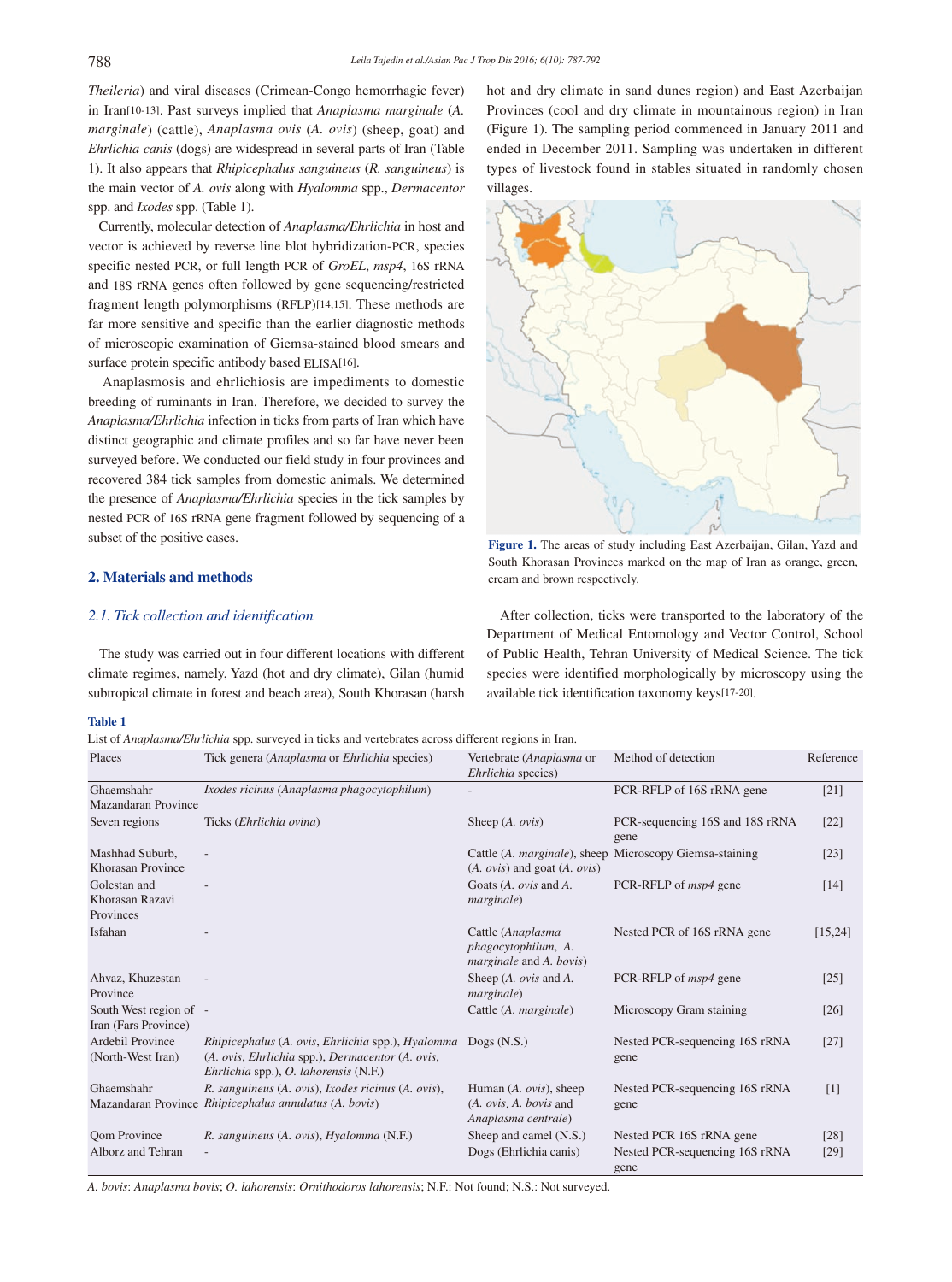# *2.2. Molecular method for detection of Anaplasma/Ehrlichia infections in ticks*

# *2.2.1. DNA isolation, Nested PCR amplification and sequencing*

 Each tick was immersed in 70% ethanol for 15 min; air dried and kept in separate 1.5 mL Eppendorf tubes to avoid cross contamination. Each specimen was incubated in liquid nitrogen for 5 min followed by grinding using mortar and pestle. DNA was extracted using a rapid genomic DNA isolation kit (Molecular Biological System Transfer, Iran) as per the manufacturer's instructions. A 524 bp fragment of the 16S ribosomal RNA gene was amplified by nested-PCR. The primer pair used for first PCR step was Ehr1 5´-GAACGAACGCTGGCGGCAAGC-3´ and Ehr2 5´-AGTA[T/C]CG[A/G]ACCAGATAGCCGC-3´. Nested PCR was performed on the PCR product generated in first step using second primer pair set, Ehr3 5´-TGCATAGGAATCTACCTAGTAG-3´ and Ehr4 5´-CTAGGAATTCCGCTATCCTCT-3´ which yielded a 524 bp product[30]. The PCR procedure followed in this study is mostly same as described in Rar *et al*. except with slight modifications in the annealing temperature values[30]. The PCR amplification was performed with 25 µL reaction mixtures containing 2.5 µL PCR buffer, Tris-HCl  $(10\times)$  (pH 9.0), 0.75 µL MgCl<sub>2</sub>, 0.5 µL dNTPs, 0.2  $\mu$ L Taq DNA polymerase, 1  $\mu$ L of each forward and reverse primers (final concentration: 0.5 µmol/L), 1 µL of reverse primer (final concentration: 0.5 µmol/L), 2 µL of DNA extract and rest distilled water in an automatic DNA thermo-cycler (Peqlab, Germany). The PCR conditions were set as follows: initial genomic DNA denaturation at 94 °C for 5 min followed by 35 cycle reaction program (denaturing at 94 °C for 1 min, annealing at 60 °C for 1 min and elongation at 72 °C for 1 min) and final extension at 72 °C for 7 min. For few reactions, the annealing temperature was optimized at 57 °C. Genomic DNA of *Anaplasma* species obtained from Department of Parasitology, Faculty of Veterinary Medicine, University of Tehran was used as positive control while double distilled water served as negative control[24]. PCR products were visualized in 1.2% agarose gels stained with ethidium bromide under UV light (Bioimagine System, Syngene, UK). Amplified products were purified by using the QIAquick gel extraction kit (Qiagen,

### Germany).

 Thirty samples out of 213 PCR positive samples were selected for DNA sequencing. The selection was made in such a way so that at least, one infected specimen of each individual tick species (in proportion to infected sample size) from each province would be represented in the final sequencing set. Sequencing of final nested PCR products was performed by Genfanavaran, Iran. Sequences were manually checked to correct any sources of error or ambiguities if present. Homologies with the available sequence data in GenBank were checked using BLAST analysis software. Finally to confirm the BLAST results, the sequenced 16s rRNA gene sequences were aligned by performing multiple pair alignments with corresponding gene orthologs from all *Anaplasma* spp. using the ClustalW software.

## **3. Results**

 A total of 384 ticks were collected and after subsequent morphological analysis, 10 species were identified across two families and five genera as follows (Table 2) comprising *Ornithodoros lahorensis* (*O. lahorensis*) (44.8%), *Hyalomma dromedarii* (*H. dromedarii*) (15.6%), *Dermacentor marginatus* (*D. marginatus*) (13.5%), *Hyalomma anatolicum* (*H. anatolicum*) (11.2%), *Hyalomma asiaticum* (*H. asiaticum*) (5.7%), *Hyalomma marginatum* (*H. marginatum*) (4.9%), *R. sanguineus* (2.3%), *Hyalomma detritum* (1.0%), *Dermacentor niveus* (*D. niveus*) (0.5%) and *Argas persicus* (*A. persicus*) (0.3%) (Figire 2).

 The nested PCR of 524 bp fragment 16S rRNA gene fragment in 384 genomic DNA samples confirmed the presence of *Anaplasma/ Ehrlichia* species in 213 (55.5%) cases (Table 2). The percentage distribution of *Anaplasma/Ehrlichia* infected specimens across East Azerbaijan, Gilan, South Khorasan and Yazd Provinces were 71%, 47%, 44% and 41% respectively (Figire 2). Overall statistics for each species defined in terms of infected counts *vs*. total sample size accompanied by percentage abundance of infected cases was as follows: *A. persicus* (1/1, 100%), *D. niveus* (1/2, 50%), *D. marginatus* (24/52, 46.1%), *H. anatolicum* (19/43, 44.2%), *H. asiaticum* (8/22, 36.4%), *H. detritum* (2/4, 50%), *H. dromedarii* (26/60, 43.3%), *H. marginatum* (7/19, 36.8%), *O. lahorensis* (120/172, 69.8%) and *R. sanguineus* (5/9, 55.6%) (Figire 2).

The origin of sequenced data was determined by NCBI-BLAST

### **Table 2**

Distribution of tick specimens and the frequencies of infected samples according to their gender in the four provinces.

|    | Distribution of tick specifiens and the frequencies of infected samples according to their genuer in the four provinces.<br>No. Tick species $[n (\%)]$<br>Province<br>Number of samples<br>Gender distribution<br>Number of infected samples as<br>Gender distribution |                 |                |                      |                                 |                     |                                         |
|----|-------------------------------------------------------------------------------------------------------------------------------------------------------------------------------------------------------------------------------------------------------------------------|-----------------|----------------|----------------------|---------------------------------|---------------------|-----------------------------------------|
|    |                                                                                                                                                                                                                                                                         |                 | collected      | of samples collected | confirmed by nested- PCR $(\%)$ | of infected samples | Number of infected<br>samples sequenced |
|    |                                                                                                                                                                                                                                                                         |                 |                | (male/female)        |                                 | (male/female)       | (species identified)                    |
|    | 1. A. persicus $[1 (100.0)]$                                                                                                                                                                                                                                            | South Khorasan  |                | 1/0                  | 1(100.0)                        | 1/0                 | 1(A. ovis)                              |
| 2. | D. marginatus $[52 (46.1)]$                                                                                                                                                                                                                                             | Gilan           | 52             | 31/21                | 24(46.1)                        | 14/10               | 2(A. ovis)                              |
| 3. | <i>D. niveus</i> $[2 (50.0)]$                                                                                                                                                                                                                                           | South Khorasan  | 2              | 2/0                  | 1(50.0)                         | 1/0                 | 1(A. ovis)                              |
| 4. | H. anatolicum $[43 (44.2)]$                                                                                                                                                                                                                                             | East Azerbaijan | 3              | 3/0                  | 3(100.0)                        | 3/0                 | 1(A. ovis)                              |
|    |                                                                                                                                                                                                                                                                         | South Khorasan  | 22             | 10/12                | 9(40.9)                         | 4/5                 | 1(A. ovis)                              |
|    |                                                                                                                                                                                                                                                                         | Yazd            | 18             | 10/8                 | 7(38.9)                         | 4/3                 | 1 (Ehrlichia spp.)                      |
| 5. | <i>H. asiaticum</i> [22 (36.4)]                                                                                                                                                                                                                                         | South Khorasan  | 5              | 2/3                  | 3(60.0)                         | 0/3                 | 1(A. ovis)                              |
|    |                                                                                                                                                                                                                                                                         | Yazd            | 17             | 1/16                 | 5(29.4)                         | 1/4                 | $1$ ( <i>Ehrlichia</i> spp.)            |
| 6. | H. detritum $[4 (50)]$                                                                                                                                                                                                                                                  | South Khorasan  |                | 1/1                  | 1(50.0)                         | 1/0                 | 1(A. ovis)                              |
|    |                                                                                                                                                                                                                                                                         | Yazd            |                | 2/0                  | 1(50.0)                         | 1/0                 | $1$ ( <i>Ehrlichia</i> spp.)            |
|    | 7. H. dromedarii [60 (43.3)]                                                                                                                                                                                                                                            | South Khorasan  | 8              | 6/2                  | 4(50.0)                         | 2/2                 | 1(A. ovis)                              |
|    |                                                                                                                                                                                                                                                                         | Yazd            | 52             | 20/32                | 22(42.3)                        | 10/12               | 2 (Ehrlichia spp.)                      |
| 8. | H. marginatum [19 (36.8)] South Khorasan                                                                                                                                                                                                                                |                 | 12             | 4/8                  | 4(33.3)                         | 2/2                 | 1(A. ovis)                              |
|    |                                                                                                                                                                                                                                                                         | Yazd            | $\overline{7}$ | 6/1                  | 3(42.8)                         | 3/0                 | 1 (Ehrlichia spp.)                      |
| 9. | O. lahorensis [172 (69.8)]                                                                                                                                                                                                                                              | East Azerbaijan | 169            | 78/98                | 119(70.4)                       | 56/63               | 10(A. ovis)                             |
|    |                                                                                                                                                                                                                                                                         | South Khorasan  | 3              | 3/0                  | 1(33.3)                         | 1/0                 | 1(A. ovis)                              |
|    | 10. <i>R. sanguineus</i> [9 $(55.6)$ ]                                                                                                                                                                                                                                  | South Khorasan  | $\overline{4}$ | 4/0                  | 1(25.0)                         | 1/0                 | 1(A. ovis)                              |
|    |                                                                                                                                                                                                                                                                         | Gilan           |                | 1/0                  | 1(100.0)                        | 1/0                 | 1(A. ovis)                              |
|    |                                                                                                                                                                                                                                                                         | Yazd            |                | 3/1                  | 3(75.0)                         | 3/0                 | 1 (Ehrlichia spp.)                      |
|    | Total [384 (55.5)]                                                                                                                                                                                                                                                      |                 | 384            | 181/203              | 213(55.5)                       | 109/104             | 30                                      |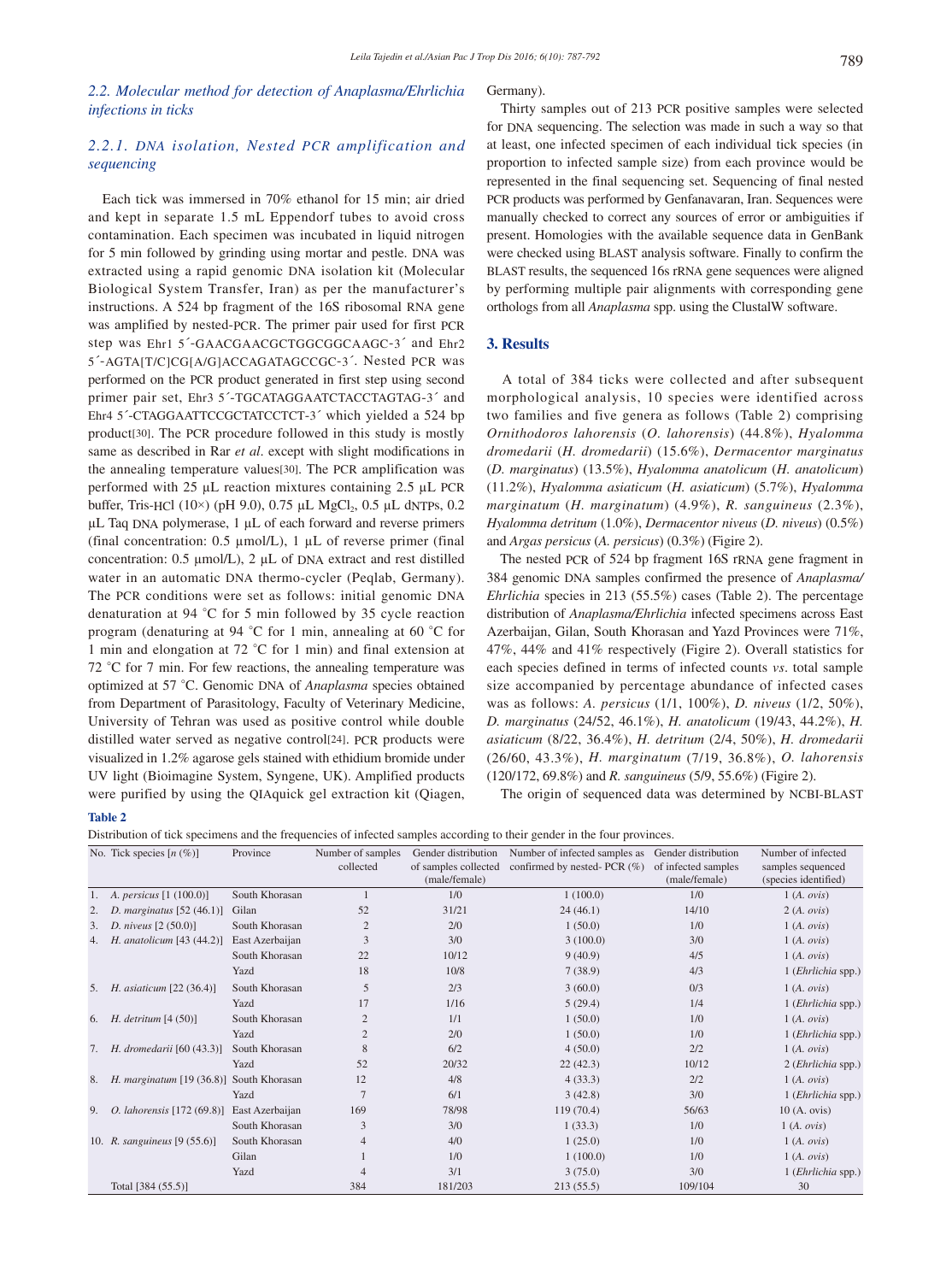

**Figure 2.** Distribution of tick species and *Anaplasma/Ehrlichia* infection prevalence in each of the four provinces (total tick count; infected tick percentage.

A: South Khorasan (59; 42.4%); B: East Azerbaijan (172; 70.9%); C: Gilan (53; 47.2%); D: Yazd (100; 41%).

software which identified 20 sequences belonging to *A. ovis* while the remaining 10 mapped to *Ehrlichia* spp. (Table 2). The *A. ovis* positive sequences were 100% identical with those reported from Russia, Tibet, Iran, China, Netherland and Sweden having corresponding GenBank Accession numbers as KC484563, JQ917886, JF514503-JF514511, EF587237, AF318945 and AY837736 respectively. While the positive *Ehrlichia* spp. sequences were 100% identical to those reported from China, Tibet, Africa, Vietnam and Iran having corresponding GenBank Accession numbers as DQ324547.1, AF414399.1, AF311968.1, AF497581.1 and JN626225.1 respectively.

# **4. Discussion**

The Ixodidae family (hard ticks) are major vectors of *Anaplasma*

and *Ehrlichia* worldwide[31,32]. Among Ixodidae family (hard ticks), *Rhipicephalus* spp. and *Hyalomma* spp. are ubiquitous in Iran[9,33]. In our study, *Hyalomma* species, dominant in South Khorasan and Yazd, accounted for 148 specimens with 41.9% infection rate[34]. However, *R. sanguineus* showcased a meager population of 2.3% even though it was prevalent and infected in three provinces (Table 1). South Khorasan and Yazd being neighbors share similar geographical attributes; therefore they displayed a similar distribution of tick species even though their individual abundance varied. Unexpectedly, a significant disparity was discerned when the sequencing results of infected tick species revealed the presence of *Ehrlichia* spp. solely in Yazd as opposed to the manifestation of *A. ovis* in South Khorasan, Gilan and East Azerbaijan. *D. marginatus* was the prominent species in Gilan with an infection rate of 46.2%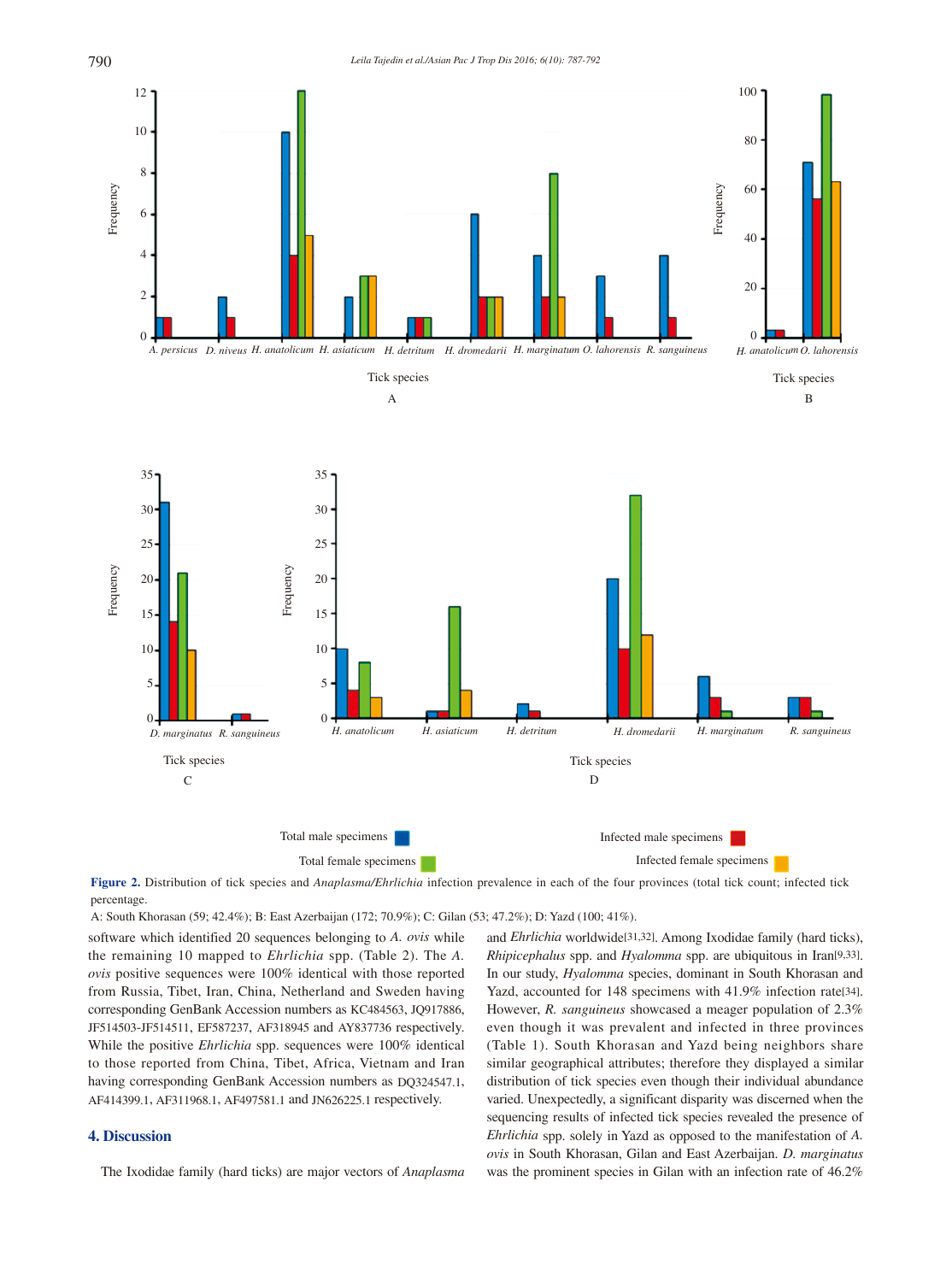## (Table 2).

 *O. lahorensis* and *A. persicus* belong to Argasidae (soft tick) family, which flourish in colder climates. A survey undertaken in West Azerbaijan revealed that *O. lahorensis* and *A. persicus* are the predominant soft ticks in the region[35]. However in East Azerbaijan, *O. lahorensis* being the neighbor of West Azerbaijan was found to be the most abundant species (169 specimens) in our study with no instance of *A. persicus* (Table 2). Since we did not gather seasonal information, we cannot not rule out the possibility that the high abundance of *O. lahorensis* reported in East Azerbaijan might be due to the fact that the sampling was done in winter since former was predominant in West Azerbaijan only during winters[35]. South Khorasan on the other hand exhibited a scanty habitation of *O. lahorensis* and *A. persicus* (Figure 2).

 The salient aspect which was deduced from this work was apart from the most abundant species, *O. lahorensis* demonstrated the maximum infection rate of 70.9%. Moreover, *A. ovis* was responsible for the infections in all of the 11 sequenced *O. lahorensis* samples (Table 2). In an earlier study, *O. lahorensis* specimens captured from dogs in Ardabil Province of Iran were negative for *Anaplasma/ Ehrlichia* spp.[27]. Consequently, this is the first ever report which provides molecular evidence to confirm *O. lahorensis*, a member of Argasidae (soft tick) family, to be the natural vector of *A. ovis* in Iran. It also places *O. lahorensis* at par along with other major *A. ovis* vectors, namely, *R. sanguineus*, *Hyalomma* spp. and *D. marginatus*[1,27,36]. *O. lahorensis* is known to cause tick paralysis in sheep and is also a vector of *Borrelia persica*, *Brucella* and Crimean-Congo hemorrhagic fever virus in Iran while in Central Asia, it carries *Theileria ovis*[37-41]. It will be interesting to discover the prevalence of other pathogens in *O. lahorensis* infested regions of Iran.

 *A. ovis* mainly parasitizes erythrocytes of ovine ruminants, *i.e*. sheep and goats, and surprisingly its presence has been detected in humans as well in Iran[1,14,16,22,23,25,42]. The infected animals experience an acute phase of marked decline in body weight, fever, anaemia, reduction in milk production and can be lethal if the disease is unchecked. The symptoms of anaplasmosis depend on age, the general condition of the animals and their breed[43]. A recent study carried on prevalence of *A. ovis* in sheep and goat from Mashhad region of Iran reported that former shows seasonal variation, with infection peaking during summers and subsiding during winters. Moreover, the infected animals were asymptomatic for anaplasmosis disease[23]. Nevertheless, the infected animals are susceptible to disease development and usually act as lifelong reservoirs. Argasidae are resistant to starvation and can survive for several years without feeding[44]. Furthermore, their diapause periods grant them great flexibility in their developmental cycles[45]. Thus, even though a high infestation of *A. ovis* in *O. lahorensis* may not necessarily lead to disease, it is a matter of great concern owing to the perpetual maintenance of *A. ovis* reservoir within the tick and their animal hosts.

 To conclude, our finding suggests that *O. lahorensis* (soft tick) could be the major vector of *A. ovis* especially in regions bearing cold climates where soft ticks thrive better than hard ticks. In addition, despite being able to sequence only few tick specimens, we infer that *Ehrlichia* spp. is prevalent in Yazd Province while *A. ovis* infection is conspicuous in the other three provinces. This study justifies the need of further investigation into the incidences of anaplasmosis and ehrlichiosis in vertebrate hosts in Iran.

# **Conflict of interest statement**

We declare that we have no conflict of interest.

## **Acknowledgments**

 We would like to thank the staff of Health Research Institute for their precious contributions. We are thankful to Miss Samira Tajeddini for her unconditional help. This work was supported by the School of Public Health of Tehran University of Medical Sciences.

## **References**

- [1] Hosseini-Vasoukolaei N, Oshaghi MA, Shayan P, Vatandoost H, Babamahmoudi F, Yaghoobi-Ershadi MR, et al. *Anaplasma* infection in ticks, livestock and human in Ghaemshahr, Mazandaran Province, Iran. *J Arthropod Borne Dis* 2014; **8**(2): 204-11.
- [2] Jafarbekloo A, Bakhshi H, Faghihi F, Telmadarraiy Z, Khazeni A, Oshaghi MA, et al. Molecular detection of *Anaplasma* and *Ehrlichia* infection in ticks in borderline of Iran-Afghanistan. *J Biomed Sci Eng* 2014; **7**: 919-26.
- [3] Lis K, Fernández de Mera IG, Popara M, Cabezas-Cruz A, Ayllón N, Zweygarth E, et al. Molecular and immunological characterization of three strains of *Anaplasma marginale* grown in cultured tick cells. *Ticks Tick Borne Dis* 2015; **6**(4): 522-9.
- [4] Aubry C, Socolovschi C, Raoult D, Parola P. Bacterial agents in 248 ticks removed from people from 2002 to 2013. *Ticks Tick Borne Dis*  2016; **7**(3): 475-81.
- [5] Kim TK, Tirloni L, Pinto AF, Moresco J, Yates JR, da Silva Vaz I Jr, et al. *Ixodes scapularis* tick saliva proteins sequentially secreted every 24 h during blood feeding. *PLoS Negl Trop Dis* 2016; **10**(1): e0004323.
- [6] Guglielmone AA, Robbins RG, Apanaskevich DA, Petney TN, Estrada-Pena A, Horak IG, et al. The Argasidae, Ixodidae and Nuttalliellidae (Acari: Ixodida) of the world: a list of valid species names. *Zootaxa*  2010; **2528**: 1-28.
- [7] Hashemi-Fesharki R. Tick-borne diseases of sheep and goats and their related vectors in Iran. *Parassitologia* 1997; **39**(2): 115-7.
- [8] Mirzaei M, Khedri J. Ixodidae ticks in cattle and sheep in Sistan and Baluchestan Province (Iran). *Vet Ital* 2014; **50**(1): 65-8.
- [9] Rahbari S, Nabian S, Shayan P. Primary report on distribution of tick fauna in Iran. *Parasitol Res* 2007; **101**: S175-7.
- [10] Abdigoudarzi M. Detection of naturally infected vector ticks (Acari: Ixodidae) by different species of *Babesia* and *Theileria* agents from three different enzootic parts of Iran. *J Arthropod Borne Dis* 2013; **7**(2): 164- 72.
- [11] Esmaeilnejad B, Tavassoli M, Asri-Rezaei S, Dalir-Naghadeh B, Mardani K, Jalilzadeh-Amin G, et al. PCR-based detection of *Babesia ovis* in *Rhipicephalus bursa* and small ruminants. *J Parasitol Res* 2014;